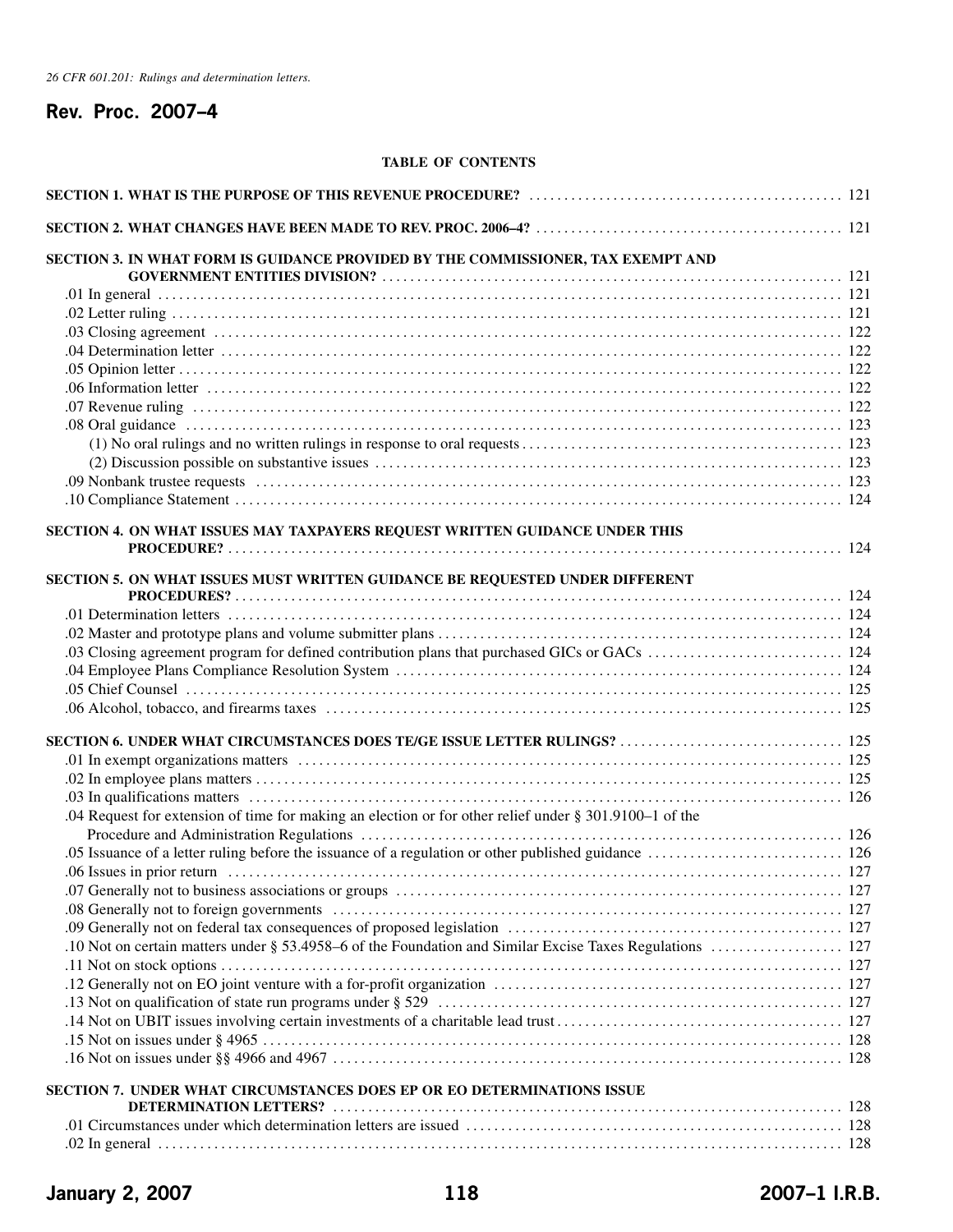| SECTION 8. UNDER WHAT CIRCUMSTANCES DOES THE SERVICE HAVE DISCRETION TO ISSUE                          |  |
|--------------------------------------------------------------------------------------------------------|--|
|                                                                                                        |  |
|                                                                                                        |  |
|                                                                                                        |  |
|                                                                                                        |  |
|                                                                                                        |  |
|                                                                                                        |  |
|                                                                                                        |  |
|                                                                                                        |  |
|                                                                                                        |  |
|                                                                                                        |  |
|                                                                                                        |  |
|                                                                                                        |  |
|                                                                                                        |  |
|                                                                                                        |  |
| SECTION 9. WHAT ARE THE GENERAL INSTRUCTIONS FOR REQUESTING LETTER RULINGS AND                         |  |
|                                                                                                        |  |
|                                                                                                        |  |
|                                                                                                        |  |
|                                                                                                        |  |
| (2) Copies of all contracts, wills, deeds, agreements, instruments, plan documents, and other          |  |
|                                                                                                        |  |
|                                                                                                        |  |
|                                                                                                        |  |
| (5) Statement regarding whether same or similar issue was previously ruled on or requested, or is      |  |
|                                                                                                        |  |
|                                                                                                        |  |
|                                                                                                        |  |
|                                                                                                        |  |
| (9) Statement identifying information to be deleted from copy of letter ruling or determination letter |  |
|                                                                                                        |  |
|                                                                                                        |  |
|                                                                                                        |  |
|                                                                                                        |  |
|                                                                                                        |  |
|                                                                                                        |  |
|                                                                                                        |  |
|                                                                                                        |  |
|                                                                                                        |  |
|                                                                                                        |  |
|                                                                                                        |  |
|                                                                                                        |  |
|                                                                                                        |  |
|                                                                                                        |  |
|                                                                                                        |  |
|                                                                                                        |  |
|                                                                                                        |  |
|                                                                                                        |  |
|                                                                                                        |  |
|                                                                                                        |  |
|                                                                                                        |  |
|                                                                                                        |  |
|                                                                                                        |  |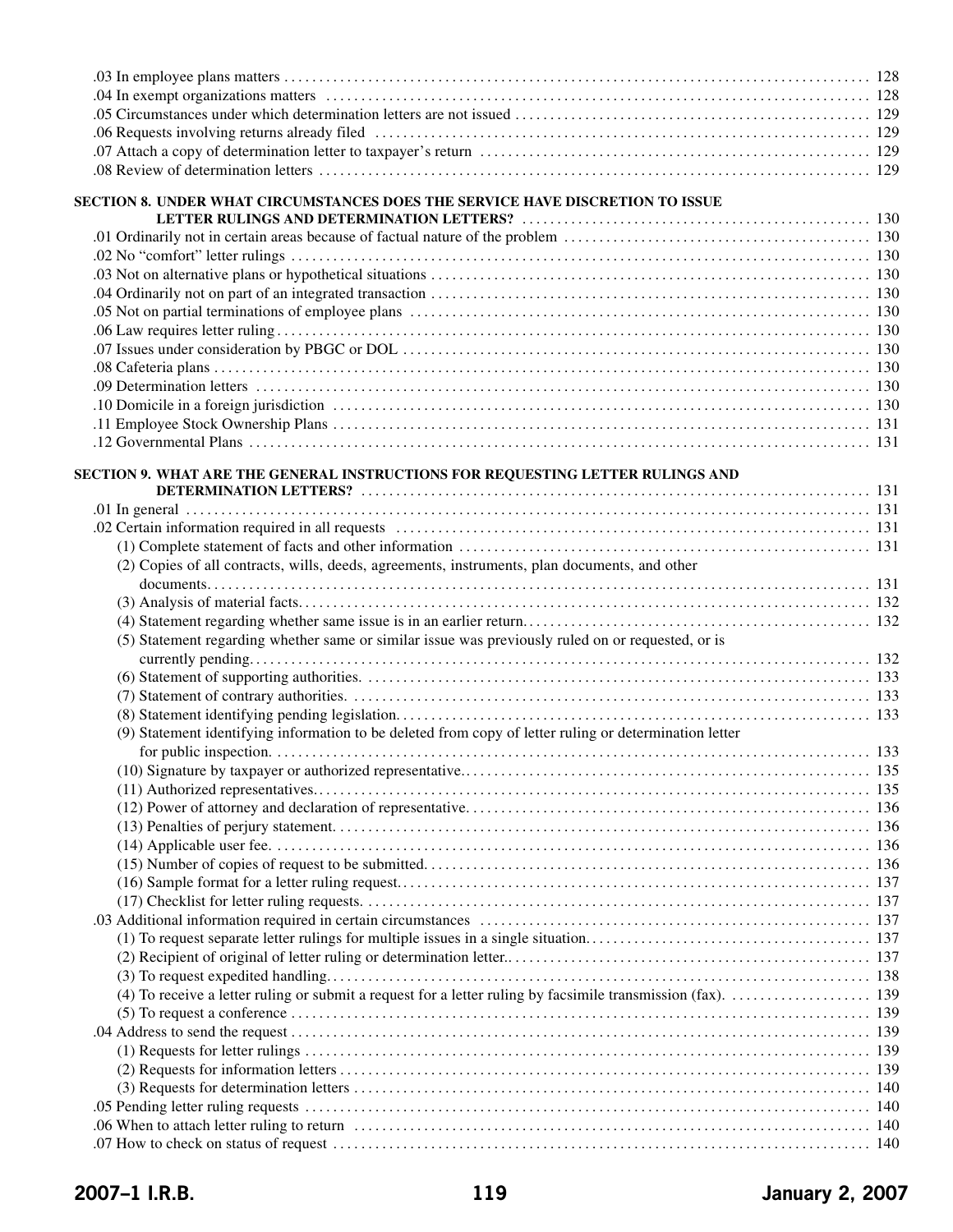| SECTION 10. WHAT SPECIFIC, ADDITIONAL PROCEDURES APPLY TO CERTAIN REQUESTS?  141                        |              |
|---------------------------------------------------------------------------------------------------------|--------------|
|                                                                                                         |              |
|                                                                                                         |              |
|                                                                                                         |              |
|                                                                                                         |              |
| SECTION 11. HOW DOES EP OR EO TECHNICAL HANDLE LETTER RULING REQUESTS?  142                             |              |
|                                                                                                         |              |
|                                                                                                         |              |
|                                                                                                         |              |
|                                                                                                         |              |
| .05 Near the completion of the ruling process, advises taxpayer of conclusions and, if the Service will |              |
|                                                                                                         |              |
|                                                                                                         |              |
|                                                                                                         |              |
|                                                                                                         |              |
|                                                                                                         |              |
|                                                                                                         |              |
|                                                                                                         |              |
|                                                                                                         |              |
|                                                                                                         |              |
|                                                                                                         |              |
|                                                                                                         |              |
|                                                                                                         |              |
|                                                                                                         |              |
|                                                                                                         |              |
|                                                                                                         |              |
|                                                                                                         |              |
|                                                                                                         |              |
|                                                                                                         |              |
|                                                                                                         |              |
| .08 May be retroactively revoked or modified when transaction is completed without reliance on the      |              |
|                                                                                                         |              |
|                                                                                                         | $\ldots$ 147 |
|                                                                                                         |              |
|                                                                                                         |              |
|                                                                                                         |              |
|                                                                                                         |              |
|                                                                                                         |              |
|                                                                                                         |              |
|                                                                                                         |              |
|                                                                                                         |              |
|                                                                                                         |              |
| SECTION 15. UNDER WHAT CIRCUMSTANCES ARE MATTERS REFERRED BETWEEN                                       |              |
|                                                                                                         |              |
|                                                                                                         |              |
|                                                                                                         |              |
|                                                                                                         |              |
| SECTION 16. WHAT ARE THE GENERAL PROCEDURES APPLICABLE TO INFORMATION LETTERS                           |              |
|                                                                                                         |              |
|                                                                                                         |              |
|                                                                                                         |              |
|                                                                                                         |              |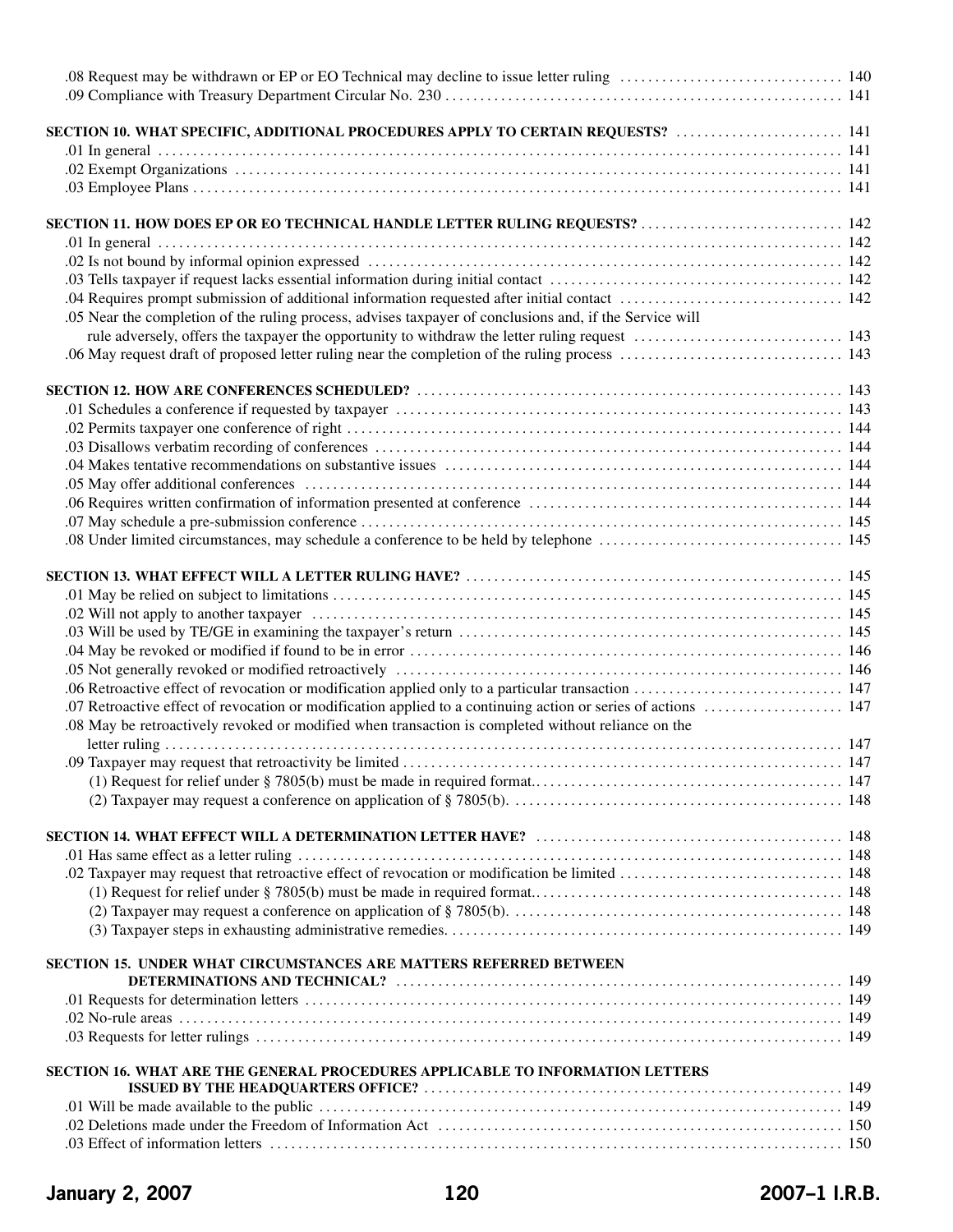|                                                                                                                                                        | SECTION 17. WHAT IS THE EFFECT OF THIS REVENUE PROCEDURE ON OTHER DOCUMENTS?  150                                                                                                                                                                                                                                                                                                                                                                                                                                                                                                         |
|--------------------------------------------------------------------------------------------------------------------------------------------------------|-------------------------------------------------------------------------------------------------------------------------------------------------------------------------------------------------------------------------------------------------------------------------------------------------------------------------------------------------------------------------------------------------------------------------------------------------------------------------------------------------------------------------------------------------------------------------------------------|
|                                                                                                                                                        |                                                                                                                                                                                                                                                                                                                                                                                                                                                                                                                                                                                           |
|                                                                                                                                                        |                                                                                                                                                                                                                                                                                                                                                                                                                                                                                                                                                                                           |
|                                                                                                                                                        |                                                                                                                                                                                                                                                                                                                                                                                                                                                                                                                                                                                           |
|                                                                                                                                                        |                                                                                                                                                                                                                                                                                                                                                                                                                                                                                                                                                                                           |
|                                                                                                                                                        |                                                                                                                                                                                                                                                                                                                                                                                                                                                                                                                                                                                           |
|                                                                                                                                                        |                                                                                                                                                                                                                                                                                                                                                                                                                                                                                                                                                                                           |
|                                                                                                                                                        |                                                                                                                                                                                                                                                                                                                                                                                                                                                                                                                                                                                           |
|                                                                                                                                                        |                                                                                                                                                                                                                                                                                                                                                                                                                                                                                                                                                                                           |
|                                                                                                                                                        |                                                                                                                                                                                                                                                                                                                                                                                                                                                                                                                                                                                           |
| <b>SECTION 1. WHAT IS THE</b><br>PURPOSE OF THIS REVENUE<br><b>PROCEDURE?</b>                                                                          | This revenue procedure explains how the Internal Revenue Service gives guidance to tax-<br>payers on issues under the jurisdiction of the Commissioner, Tax Exempt and Government<br>Entities Division. It explains the kinds of guidance and the manner in which guidance is re-<br>quested by taxpayers and provided by the Service. A sample format of a request for a letter<br>ruling is provided in Appendix A.                                                                                                                                                                     |
| <b>SECTION 2. WHAT CHANGES</b><br><b>HAVE BEEN MADE TO REV.</b><br>PROC. 2006-4?                                                                       | .01 This revenue procedure is a general update of Rev. Proc. 2006–4, 2006–1 I.R.B. 132,<br>which contains the Service's general procedures for employee plans and exempt organizations<br>letter ruling requests. Most of the changes to Rev. Proc. 2006–4 involve minor revisions, such<br>as updating citations to other revenue procedures.                                                                                                                                                                                                                                            |
|                                                                                                                                                        | .02 The Service has determined that letter rulings will not be issued with respect to indi-<br>vidual cases under $\S$ 414(d), pending the issuance of general guidance that is currently being<br>developed in coordination with the Department of Labor and the Pension Benefit Guaranty<br>Corporation. Accordingly, section 6.02(1) is revised to delete the reference to $\S$ 414(d) and<br>section 8.12 is revised to clarify that EP Technical will no longer issue governmental plan rul-<br>ings under § 414(d), including rulings involving plans of Indian tribal governments. |
|                                                                                                                                                        | .03 Additional no rule areas for EO Technical are added as section 6.14 and 6.16.                                                                                                                                                                                                                                                                                                                                                                                                                                                                                                         |
|                                                                                                                                                        | .04 An additional no rule area for EP Technical and EO Technical is added as section 6.15.                                                                                                                                                                                                                                                                                                                                                                                                                                                                                                |
|                                                                                                                                                        | .05 Section 7.04(2) is clarified with respect to the non-issuance of determination letters by<br>EO Determinations on completed transactions.                                                                                                                                                                                                                                                                                                                                                                                                                                             |
| <b>SECTION 3. IN WHAT FORM</b><br><b>IS GUIDANCE PROVIDED BY</b><br>THE COMMISSIONER, TAX<br><b>EXEMPT AND GOVERNMENT</b><br><b>ENTITIES DIVISION?</b> |                                                                                                                                                                                                                                                                                                                                                                                                                                                                                                                                                                                           |

**In general** .01 The Service provides guidance in the form of letter rulings, closing agreements, compliance statements, determination letters, opinion letters, advisory letters, information letters, revenue rulings, and oral advice.

Letter ruling .02 A "letter ruling" is a written statement issued to a taxpayer by the Service's Employee Plans Technical office or Exempt Organizations Technical office that interprets and applies the tax laws or any nontax laws applicable to employee benefit plans and exempt organizations to the taxpayer's specific set of facts. Once issued, a letter ruling may be revoked or modified for any number of reasons, as explained in section 13 of this revenue procedure, unless it is accompanied by a "closing agreement."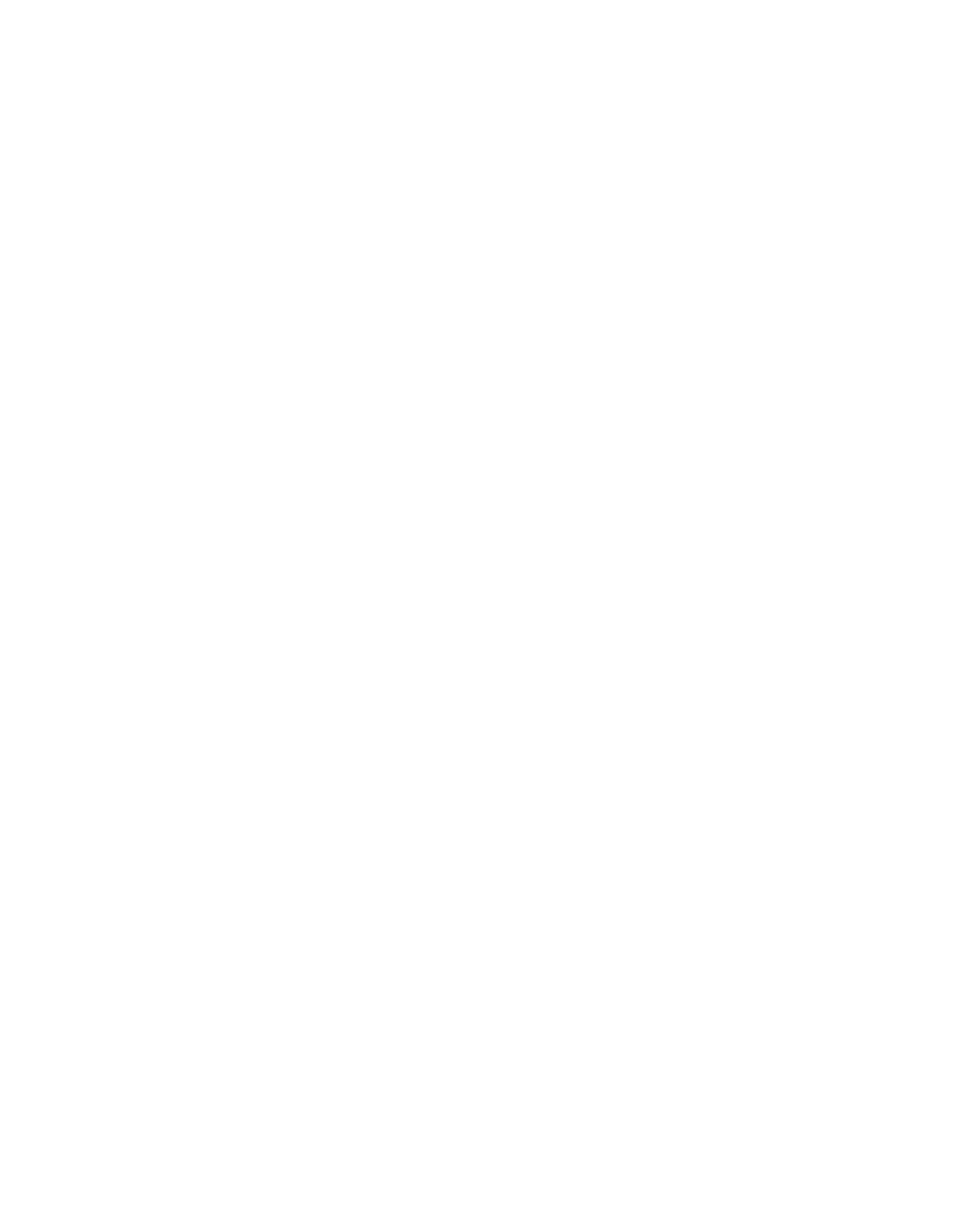(9) With respect to employee stock ownership plans and tax credit employee stock ownership plans, §§ 409(l), 409(m), and 4975(d)(3). Other subsections of §§ 409 and 4975(e)(7) involve qualification issues within the jurisdiction of EP Determinations.

(10) Where the Commissioner, Tax Exempt and Government Entities Division has authority to grant extensions of certain periods of time within which the taxpayer must perform certain transactions (for example, the 90-day period for reinvesting in employer securities under § 1.46–8(e)(10) of the regulations), the taxpayer's request for an extension of such time period must be postmarked (or received, if hand delivered to the headquarters office) no later than the expiration of the original time period. Thus, for example, a request for an extension of the 90-day period under § 1.46–8(e)(10) must be made before the expiration of this period. However, see section 6.04 below with respect to elections under § 301.9100–1 of the Procedure and Administration Regulations.

.03 The Employee Plans Technical office ordinarily will not issue letter rulings on matters involving a plan's qualified status under §§ 401 through 420 and § 4975(e)(7). These matters are generally handled by the Employee Plans Determinations program as provided in Rev. Proc. 2007–6, this Bulletin, Rev. Proc. 93–10 and Rev. Proc. 93–12. Although the Employee Plans Technical office will not ordinarily issue rulings on mattersinvolving plan qualification, a ruling may be issued where, (1) the taxpayer has demonstrated to the Service's satisfaction that the qualification issue involved is unique and requires immediate guidance, (2) as a practical matter, it is not likely that such issue will be addressed through the determination letter process, and (3) the Service determines that it is in the interest of good tax administration to provide guidance to the taxpayer with respect to such qualification issue.

> .04 Employee Plans Technical or Exempt Organizations Technical will consider a request for an extension of time for making an election or other application for relief under § 301.9100–1 of the Procedure and Administration Regulations even if submitted after the return covering the issue presented in the § 301.9100–1 request has been filed and even if submitted after an examination of the return has begun or after the issues in the return are being considered by an appeals office or a federal court. In such a case, EP or EO Technical will notify the Director, EP or EO Examinations.

> Except for those requests pertaining to applications for recognition of exemption, § 301.9100–1 requests, even those submitted after the examination of the taxpayer's return has begun, are letter ruling requests and therefore should be submitted pursuant to this revenue procedure, and require payment of the applicable user fee, referenced in section 9.02(14) of this revenue procedure. In addition, the taxpayer must include the information required by § 301.9100–3(e).

> However, an election made pursuant to § 301.9100–2 is not a letter ruling and does not require payment of any user fee. *See* § 301.9100–2(d). Such an election pertains to an automatic extension of time under § 301.9100–1.

> .05 Unless the issue is covered by section 8 of this procedure, a letter ruling may be issued before the issuance of a temporary or final regulation or other published guidance that interprets the provisions of any act under the following conditions:

> **(1) Answer is clear or is reasonably certain.** If the letter ruling request presents an issue for which the answer seems clear by applying the statute to the facts or for which the answer seems reasonably certain but not entirely free from doubt, a letter ruling will be issued.

> **(2) Answer is not reasonably certain.** The Service will consider all letter ruling requests and use its best efforts to issue a letter ruling even if the answer does not seem reasonably certain where the issuance of a letter ruling is in the best interest of tax administration.

> **(3) Issue cannot be readily resolved before a regulation or any other published guidance is issued.** A letter ruling will not be issued if the letter ruling request presents an issue that cannot be readily resolved before a regulation or any other published guidance is issued.

**In qualifications matters**

**Request for extension of time for making an election or for other relief under § 301.9100–1 of the Procedure and Administration Regulations**

**Issuance of a letter ruling before the issuance of a regulation or other published guidance**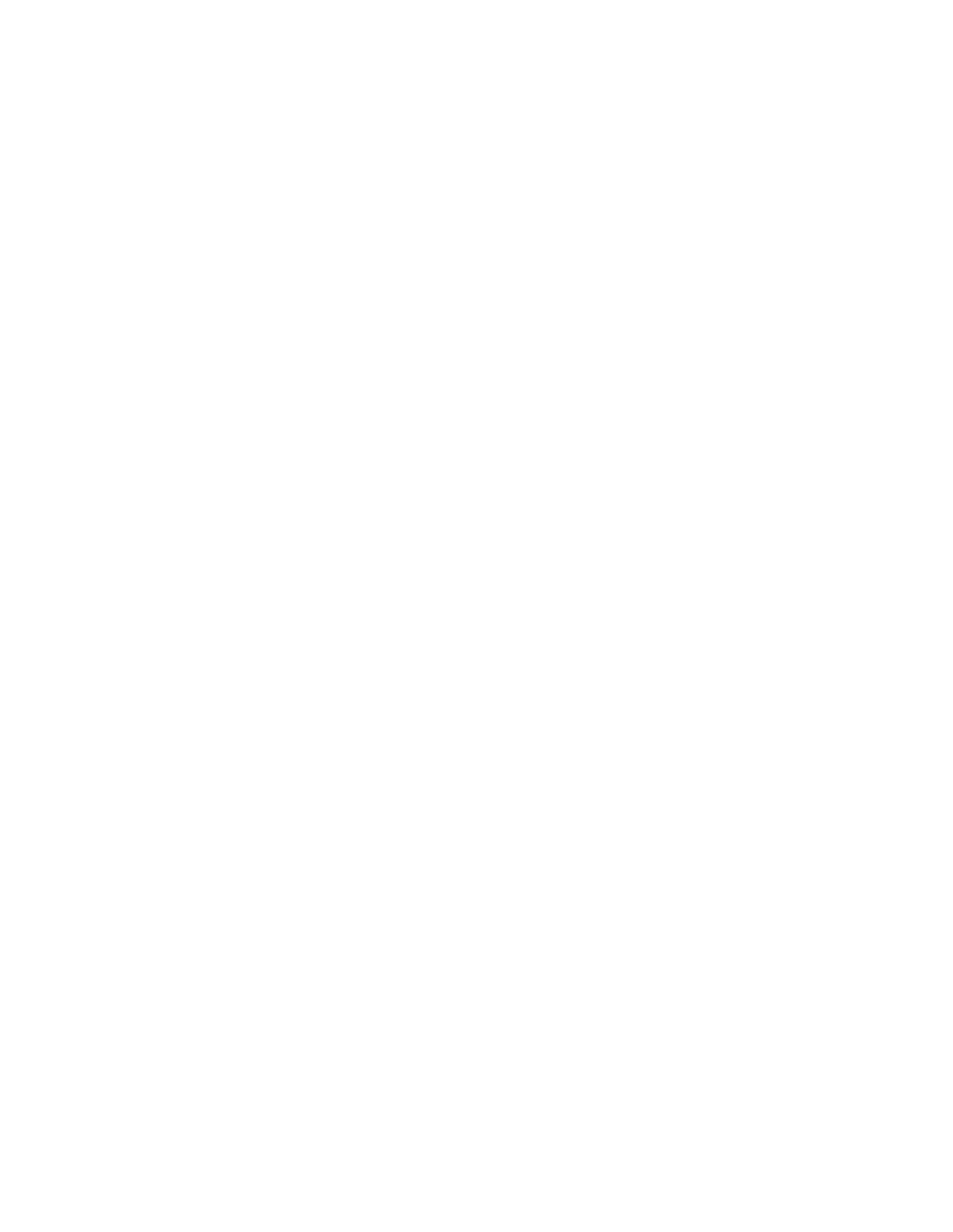## **SECTION 8. UNDER WHAT CIRCUMSTANCES DOES THE SERVICE HAVE DISCRETION TO ISSUE LETTER RULINGS AND DETERMINATION LETTERS?**

**Ordinarily not in certain areas because of factual nature of the problem**

**No "comfort" letter rulings**

**Not on alternative plans or hypothetical situations**

**Ordinarily not on part of an integrated transaction**

**Not on partial terminations of employee plans**

**Law requires ruling letter**

**Issues under consideration by PBGC or DOL**

**Cafeteria plans**

**Determination letters**

.01 The Service ordinarily will not issue a letter ruling or determination letter in certain areas because of the factual nature of the problem involved or because of other reasons. The Service may decline to issue a letter ruling or a determination letter when appropriate in the interest of sound tax administration or on other grounds whenever warranted by the facts or circumstances of a particular case.

.02 No letter ruling will be issued with respect to an issue that is clearly and adequately addressed by statute, regulations, decision of a court of appropriate jurisdiction, revenue ruling, revenue procedure, notice or other authority published in the Internal Revenue Bulletin. Instead of issuing a letter ruling, the Service may, when it is considered appropriate and in the best interests of the Service, issue an information letter calling attention to well-established principles of tax law.

.03 A letter ruling or a determination letter will not be issued on alternative plans of proposed transactions or on hypothetical situations.

.04 The Service ordinarily will not issue a letter ruling on only part of an integrated transaction. If, however, a part of a transaction falls under a no-rule area, a letter ruling on other parts of the transaction may be issued. Before preparing the letter ruling request, a taxpayer should call the office having jurisdiction for the matters on which the taxpayer is seeking a letter ruling to discuss whether the Service will issue a letter ruling on part of the transaction.

.05 The Service will not issue a letter ruling on the partial termination of an employee plan. Determination letters involving the partial termination of an employee plan may be issued.

.06 The Service will issue rulings on prospective or future transactions if the law or regulations require a determination of the effect of a proposed transaction for tax purposes.

.07 A letter ruling or determination letter relating to an issue that is being considered by the Pension Benefit Guaranty Corporation (PBGC) or the Department of Labor (DOL), and involves the same taxpayer, shall be issued at the discretion of the Service.

.08 The Service does not issue letter rulings or determination letters on whether a cafeteria plan satisfies the requirements of § 125. *See also* Rev. Proc. 2007–3, also in this Bulletin, for areas under the jurisdiction of the Division Counsel/Associate Chief Counsel (Tax Exempt and Government Entities) involving cafeteria plans in which advance rulings or determination letters will not be issued.

.09 *See* section 3.02 of Rev. Proc. 2007–6 for employee plans matters on which determination letters will not be issued.

**Domicile in a foreign jurisdiction**

.10

(1) The Service is ordinarily unwilling to rule in situations where a taxpayer or a related party is domiciled or organized in a foreign jurisdiction with which the United States does not have an effective mechanism for obtaining tax information with respect to civil tax examinations and criminal investigations, which would preclude the Service from obtaining information located in such jurisdiction that is relevant to the analysis or examination of the tax issues involved in the ruling request.

(2) The provisions of subsection 8.10(1) above shall not apply if the taxpayer or affected related party (a) consents to the disclosure of all relevant information requested by the Service in processing the ruling request or in the course of an examination to verify the accuracy of the representations made and to otherwise analyze or examine the tax issues involved in the ruling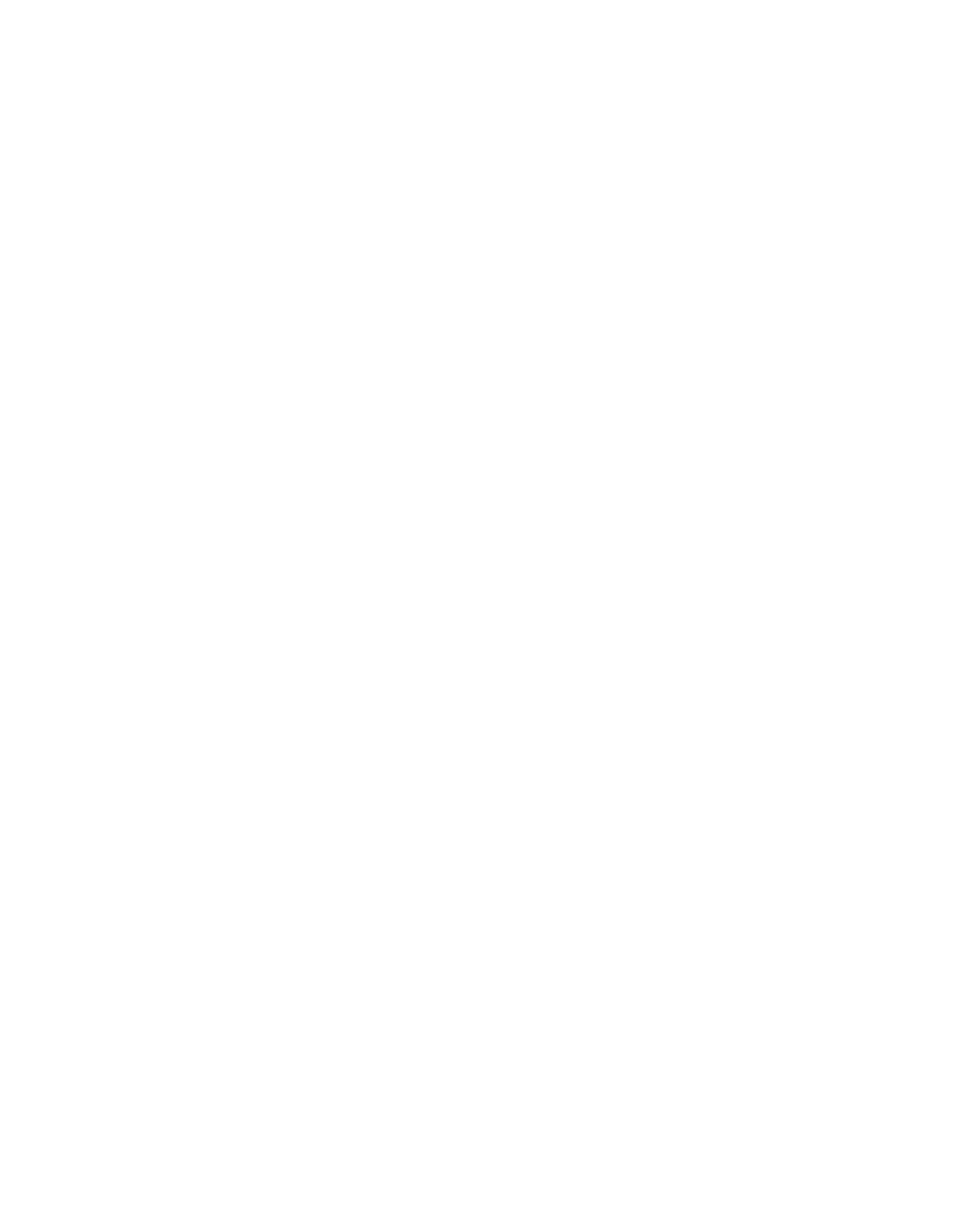**Signature on request Authorized representatives Attorney Certified public accountant Enrolled agent Enrolled actuary A person with a "Letter of Authorization" Employee, general partner,** *bona fide* **officer, administrator, trustee, etc. Foreign representative (10) Signature by taxpayer or authorized representative.** The request for a letter ruling or determination letter must be signed and dated by the taxpayer or the taxpayer's authorized representative. Neither a stamped signature nor a faxed signature is permitted. **(11) Authorized representatives.** To sign the request or to appear before the Service in connection with the request, the representative must be: (a) An attorney who is a member in good standing of the bar of the highest court of any state, possession, territory, commonwealth, or the District of Columbia and who is not currently under suspension or disbarment from practice before the Service. He or she must file a written declaration with the Service showing current qualification as an attorney and current authorization to represent the taxpayer; (b) A certified public accountant who is qualified to practice in any state, possession, territory, commonwealth, or the District of Columbia and who is not currently under suspension or disbarment from practice before the Service. He or she must file a written declaration with the Service showing current qualification as a certified public accountant and current authorization to represent the taxpayer; (c) An enrolled agent who is a person, other than an attorney or certified public accountant, that is currently enrolled to practice before the Service and is not currently under suspension or disbarment from practice before the Service, including a person enrolled to practice only for employee plans matters. He or she must file a written declaration with the Service showing current enrollment and authorization to represent the taxpayer. Either the enrollment number or the expiration date of the enrollment card must be included in the declaration. For the rules on who may practice before the Service, see Treasury Department Circular No. 230; (d) An enrolled actuary who is a person enrolled as an actuary by the Joint Board for the Enrollment of Actuaries pursuant to 29 U.S.C. 1242 and qualified to practice in any state, possession, territory, commonwealth, or the District of Columbia and who is not currently under suspension or disbarment from practice before the Service. He or she must file a written declaration with the Service showing current qualification as an enrolled actuary and current authorization to represent the taxpayer. Practice as an enrolled actuary is limited to representation with respect to issues involving the following statutory provisions: §§ 401, 403(a), 404, 412, 413, 414, 4971, 6057, 6058, 6059, 6652(d), 6652(e), 6692, 7805(b), and 29 U.S.C. 1083; (e) Any other person, including a foreign representative who has received a "Letter of Authorization" from the Director, Office of Professional Responsibility under section 10.7(d) of Treasury Department Circular No. 230. A person may make a written request for a "Letter of Authorization" to: Office of Director, Office of Professional Responsibility, Internal Revenue Service, 1111 Constitution Avenue, N.W., Washington, DC 20224. Section 10.7(d) of Circular No. 230 authorizes the Commissioner to allow an individual who is not otherwise eligible to practice before the Service to represent another person in a particular matter. For additional information, see section 9.02(12) below. (f) The above requirements do not apply to a regular full-time employee representing his or her employer, to a general partner representing his or her partnership, to a *bona fide* officer representing his or her corporation, association, or organized group, to a trustee, receiver, guardian, personal representative, administrator, or executor representing a trust, receivership, guardianship, or estate, or to an individual representing his or her immediate family. A preparer of a return (other than a person referred to in paragraph  $(a)$ ,  $(b)$ ,  $(c)$ ,  $(d)$  or  $(e)$  of this section 9.02(11)) who is not a full-time employee, general partner, a *bona fide* officer, an administrator, trustee, etc., or an individual representing his or her immediate family may not represent a taxpayer in connection with a letter ruling, determination letter or a technical advice request. *See* section 10.7(c) of Treasury Department Circular No. 230.  $(g)$  A foreign representative (other than a person referred to in paragraph (a), (b), (c), (d) or (e) of this section  $9.02(11)$ ) is not authorized to practice before the Service and, therefore, must withdraw from representing a taxpayer in a request for a letter ruling or a determination letter. In this situation, the nonresident alien or foreign entity must submit the request for a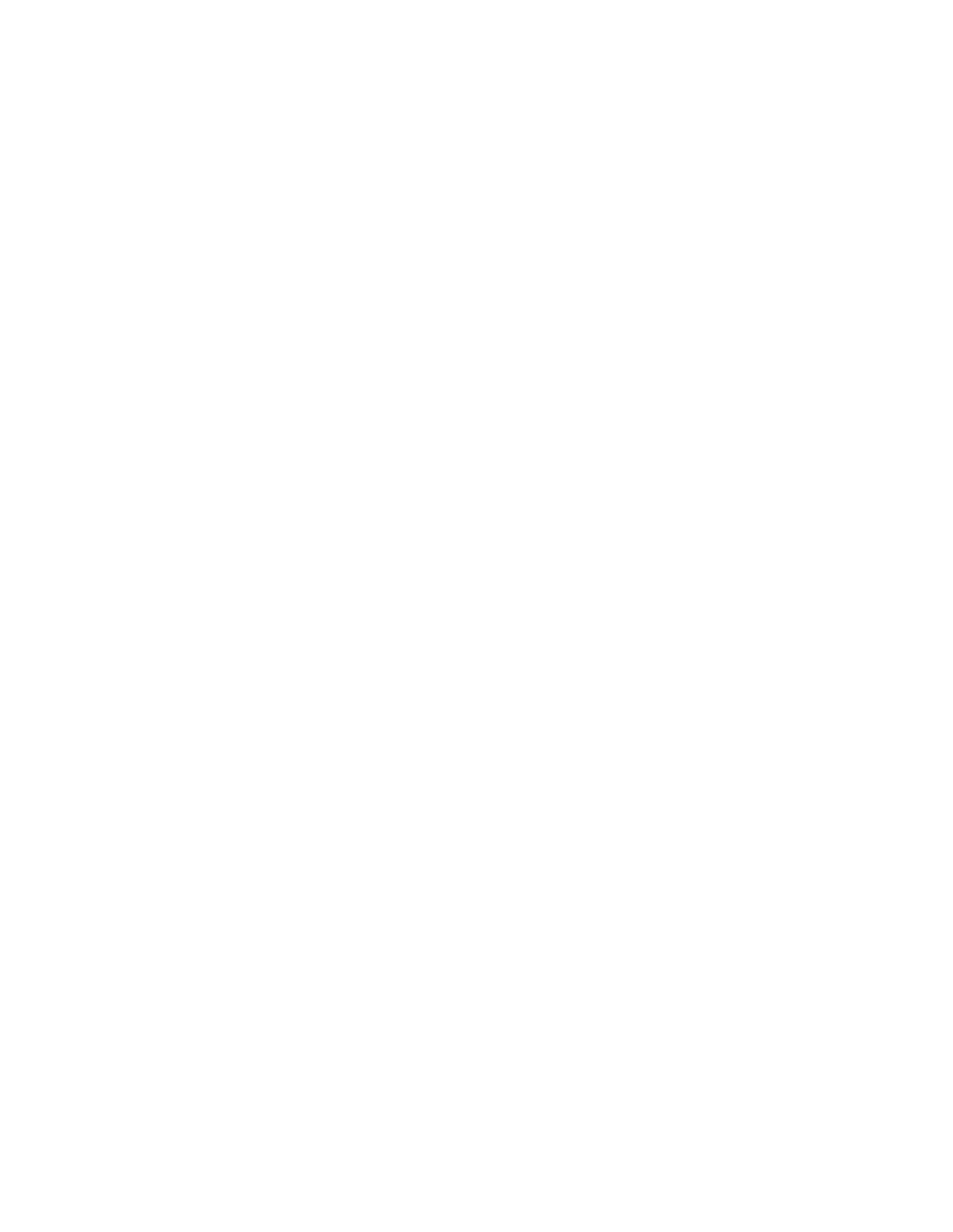**Sample of a letter ruling request Checklist Additional information required in certain circumstances Multiple issues Power of attorney Copies of letter ruling or determination letter sent to multiple representatives** Further, two copies of the request for a letter ruling or determination letter are required if— (a) the taxpayer is requesting separate letter rulings or determination letters on different issues as explained later under section 9.03(1) of this revenue procedure; (b) the taxpayer is requesting deletions other than names, addresses, and identifying numbers, as explained in section 9.02(9) of this revenue procedure. (One copy is the request for the letter ruling or determination letter and the second copy is the deleted version of such request.); or (c) a closing agreement (as defined in section 3.03 of this revenue procedure) is being requested on the issue presented. **(16) Sample format for a letter ruling request.** To assist a taxpayer or the taxpayer's representative in preparing a letter ruling request, a sample format for a letter ruling request is provided in Appendix A. This format is not required to be used by the taxpayer or the taxpayer's representative. If the letter ruling request is not identical or similar to the format in Appendix A, the different format will neither defer consideration of the letter ruling request nor be cause for returning the request to the taxpayer or taxpayer's representative. **(17) Checklist for letter ruling requests.** The Service will be able to respond more quickly to a taxpayer's letter ruling request if it is carefully prepared and complete. The checklist in Appendix B of this revenue procedure is designed to assist taxpayers in preparing a request by reminding them of the essential information and documents to be furnished with the request. The checklist in Appendix B must be completed to the extent required by the instructions in the checklist, signed and dated by the taxpayer or the taxpayer's representative, and placed on top of the letter ruling request. If the checklist in Appendix B is not received, a group representative will ask the taxpayer or the taxpayer's representative to submit the checklist, which may delay action on the letter ruling request. A photocopy of this checklist may be used. .03 **(1) To request separate letter rulings for multiple issues in a single situation.** If more than one issue is presented in a request for a letter ruling, the Service generally will issue a single ruling letter covering all the issues. However, if the taxpayer requests separate letter rulings on any of the issues (because, for example, one letter ruling is needed sooner than another), the Service will usually comply with the request unless it is not feasible or not in the best interests of the Service to do so. A taxpayer who wants separate letter rulings on multiple issues should make this clear in the request and submit two copies of the request. Additional checklists are solely for the specific issues designated. In issuing each letter ruling, the Service will state that it has issued separate letter rulings or that requests for other letter rulings are pending. **(2) Recipient of original of letter ruling or determination letter.** The Service will send the original of the letter ruling or determination letter to the taxpayer and a copy of the letter ruling or determination letter to the taxpayer's representative. In this case, the letter ruling or determination letter is addressed to the taxpayer. A Form 2848, *Power of Attorney and Declaration of Representative* (Rev. March 2004), must be used to provide the representative's authorization except in certain employee plans matters. *See* section 9.02(12) of this revenue procedure. **(a) To have copies sent to multiple representatives.** When a taxpayer has more than one representative, the Service will send the copy of the letter ruling or determination letter to the first representative named on the most recent power of attorney. If the taxpayer wants an additional copy of the letter ruling or determination letter sent to the second representative listed in the power of attorney, the taxpayer must check the appropriate box on Form 2848. If this form is not used, the taxpayer must state in the power of attorney that a copy of the letter

ruling or determination letter is to be sent to the second representative listed in the power of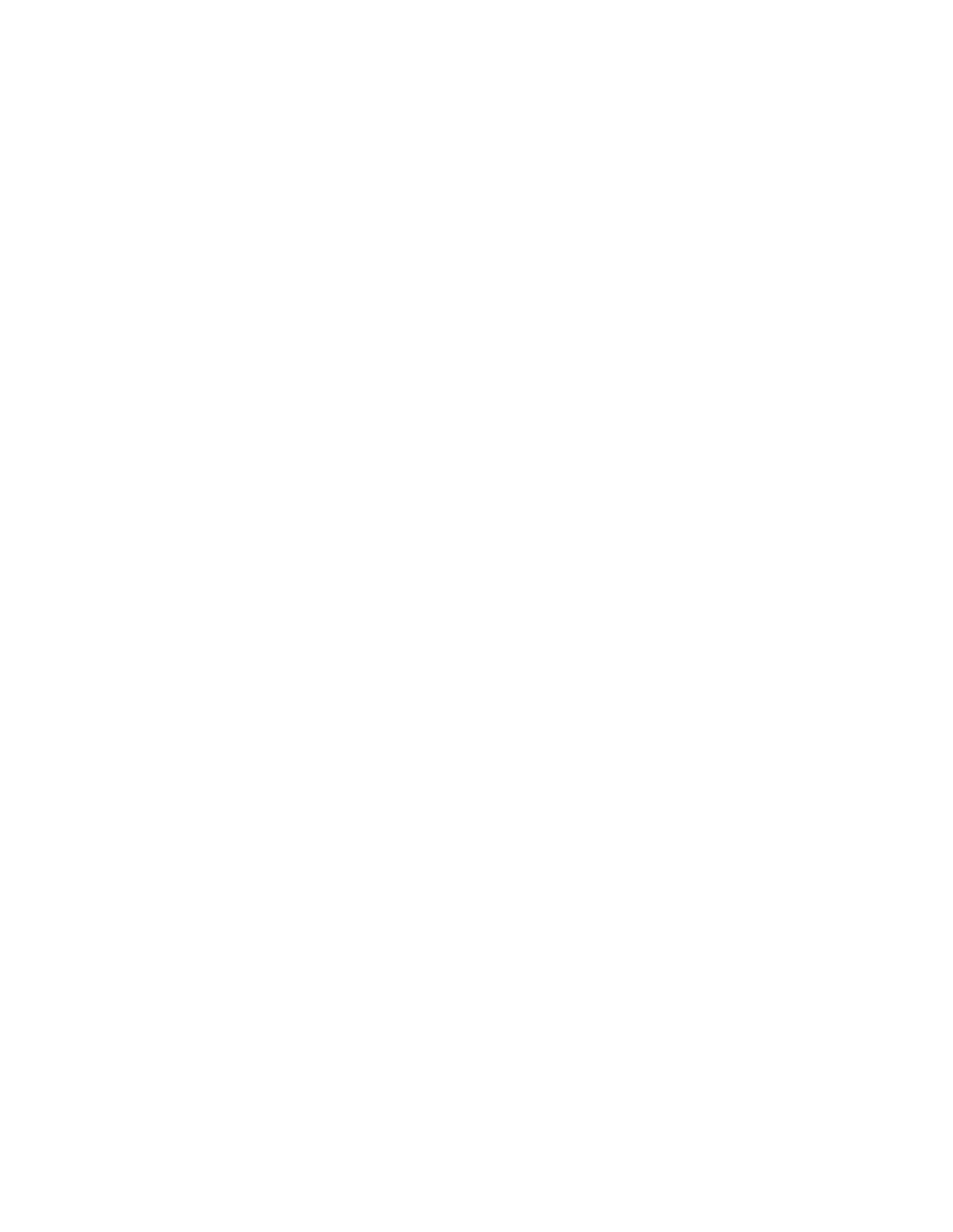### **SECTION 11. HOW DOES EP OR EO TECHNICAL HANDLE LETTER RULING REQUESTS?**

#### **In general**

**Is not bound by informal opinion expressed**

**Tells taxpayer if request lacks essential information during initial contact**

**Information must be submitted within 30 calendar days**

**Letter ruling request mistakenly sent to EP or EO Determinations Processing**

**Requires prompt submission of additional information requested after initial contact**

**Encourage use of fax**

**Address to send additional information**

**Number of copies of additional information to be submitted**

**30-day or 21-day period may be extended if justified and approved**

.01 The Service will issue letter rulings on the matters and under the circumstances explained in sections 4 and 6 of this revenue procedure and in the manner explained in this section and section 13 of this revenue procedure.

.02 The Service will not be bound by the informal opinion expressed by the group representative or any other authorized Service representative under this procedure, and such an opinion cannot be relied upon as a basis for obtaining retroactive relief under the provisions of § 7805(b).

.03 If a request for a letter ruling or determination letter does not comply with all the provisions of this revenue procedure, the request will be acknowledged and the Service representative will tell the taxpayer during the initial contact which requirements have not been met.

If the request lacks essential information, which may include additional information needed to satisfy the procedural requirements of this revenue procedure, as well as substantive changes to transactions or documents needed from the taxpayer, the Service representative will tell the taxpayer during the initial contact that the request will be closed if the Service does not receive the information within 30 calendar days unless an extension of time is granted. *See* section 11.04 of this revenue procedure for information on extension of time and instructions on submissions of additional information.

A request for a letter ruling sent to EP/EO Determinations Processing that does not comply with the provisions of this revenue procedure will be returned by EP/EO Determinations Processing so that the taxpayer can make corrections before sending it to EP or EO Technical.

.04 Material facts furnished to the Service by telephone or fax, or orally at a conference, must be promptly confirmed by letter to the Service. This confirmation and any additional information requested by the Service that is not part of the information requested during the initial contact must be furnished within 21 calendar days to be considered part of the request.

Additional information submitted to the Service must be accompanied by the following declaration: **"Under penalties of perjury, I declare that I have examined this information, including accompanying documents, and, to the best of my knowledge and belief, the information contains all the relevant facts relating to the request for the information, and such facts are true, correct, and complete."** This declaration must be signed in accordance with the requirements in section 9.02(13)(b) of this revenue procedure. A taxpayer who submits additional factual information on several occasions may provide one declaration subsequent to all submissions that refers to all submissions.

(1) To facilitate prompt action on letter ruling requests, taxpayers are encouraged to submit additional information by fax as soon as the information is available. The Service representative who requests additional information can provide a telephone number to which the information can be faxed. A copy of this information and a signed perjury statement, however, must be mailed or delivered to the Service.

(2) Additional information should be sent to the same address as the original letter ruling request. *See* section 9.04. However, the additional information should include the name, office symbols, and room number of the Service representative who requested the information and the taxpayer's name and the case control number (which the Service representative can provide).

(3) Generally, a taxpayer needs only to submit one copy of the additional information. However, in appropriate cases, the Service may request additional copies of the information.

(4) An extension of the 30-day period undersection 11.03 or the 21-day period undersection 11.04, will be granted only if justified in writing by the taxpayer and approved by the manager of the group to which the case is assigned. A request for extension should be submitted before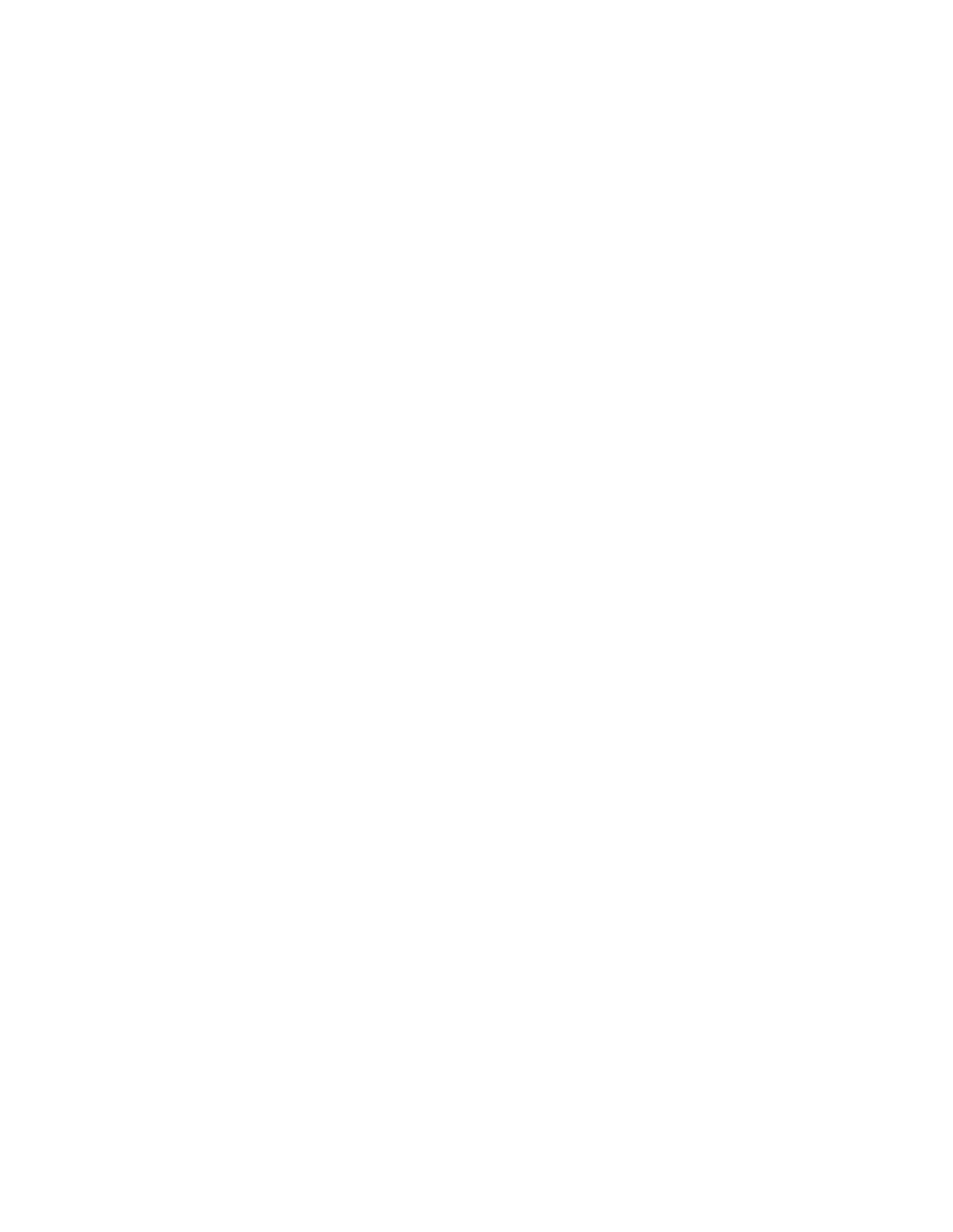|                                                                                   | extension are the same as those explained in section 11.04 of this revenue procedure regarding<br>providing additional information.                                                                                                                                                                                                                                                                                                                                                                                                                                                                                                                                                                                    |
|-----------------------------------------------------------------------------------|------------------------------------------------------------------------------------------------------------------------------------------------------------------------------------------------------------------------------------------------------------------------------------------------------------------------------------------------------------------------------------------------------------------------------------------------------------------------------------------------------------------------------------------------------------------------------------------------------------------------------------------------------------------------------------------------------------------------|
| Permits taxpayer one conference<br>of right                                       | .02 A taxpayer is entitled, as a matter of right, to only one conference, except as explained<br>under section 12.05 of this revenue procedure. This conference normally will be held at the<br>group level and will be attended by a person who, at the time of the conference, has the authority<br>to sign the ruling letter in his or her own name or for the group manager.                                                                                                                                                                                                                                                                                                                                       |
|                                                                                   | When more than one group has taken an adverse position on an issue in a letter ruling re-<br>quest, or when the position ultimately adopted by one group will affect that adopted by another,<br>a representative from each group with the authority to sign in his or her own name or for the<br>group manager will attend the conference. If more than one subject is to be discussed at the<br>conference, the discussion will constitute a conference on each subject.                                                                                                                                                                                                                                             |
|                                                                                   | To have a thorough and informed discussion of the issues, the conference usually will be<br>held after the group has had an opportunity to study the case. However, at the request of the<br>taxpayer, the conference of right may be held earlier.                                                                                                                                                                                                                                                                                                                                                                                                                                                                    |
|                                                                                   | No taxpayer has a right to appeal the action of a group to any other official of the Service.<br>But see section 12.05 of this revenue procedure for situations in which the Service may offer<br>additional conferences.                                                                                                                                                                                                                                                                                                                                                                                                                                                                                              |
| <b>Disallows verbatim recording of</b><br>conferences                             | .03 Because conference procedures are informal, no tape, stenographic, or other verbatim<br>recording of a conference may be made by any party.                                                                                                                                                                                                                                                                                                                                                                                                                                                                                                                                                                        |
| <b>Makes tentative recommendations</b><br>on substantive issues                   | .04 The senior Service representative present at the conference ensures that the taxpayer has<br>the opportunity to present views on all the issues in question. A Service representative explains<br>the Service's tentative decision on the substantive issues and the reasons for that decision. If<br>the taxpayer asks the Service to limit the retroactive effect of any letter ruling or limit the<br>revocation or modification of a prior letter ruling, a Service representative will discuss the<br>recommendation concerning this issue and the reasons for the recommendation. The Service<br>representatives will not make a commitment regarding the conclusion that the Service will<br>finally adopt. |
| May offer additional conferences                                                  | .05 The Service will offer the taxpayer an additional conference if, after the conference of<br>right, an adverse holding is proposed, but on a new issue, or on the same issue but on different<br>grounds from those discussed at the first conference. There is no right to another conference<br>when a proposed holding is reversed at a higher level with a result less favorable to the taxpayer,<br>if the grounds or arguments on which the reversal is based were discussed at the conference of<br>right.                                                                                                                                                                                                   |
|                                                                                   | The limit on the number of conferences to which a taxpayer is entitled does not prevent<br>the Service from offering additional conferences, including conferences with an official higher<br>than the group level, if the Service decides they are needed. Such conferences are not offered<br>as a matter of course simply because the group has reached an adverse decision. In general,<br>conferences with higher level officials are offered only if the Service determines that the case<br>presents significant issues of tax policy or tax administration and that the consideration of these<br>issues would be enhanced by additional conferences with the taxpayer.                                        |
| <b>Requires written confirmation</b><br>of information presented at<br>conference | .06 The taxpayer should furnish to the Service any additional data, reasoning, precedents,<br>etc., that were proposed by the taxpayer and discussed at the conference but not previously or<br>adequately presented in writing. The taxpayer must furnish the additional information within<br>21 calendar days from the date of the conference. See section 11.04 of this revenue procedure<br>for instructions on submission of additional information. If the additional information is not<br>received within that time, a ruling will be issued on the basis of the information on hand or, if<br>appropriate, no ruling will be issued.                                                                         |

Procedures for requesting an extension of the 21-day period and notifying the taxpayer or the taxpayer's representative of the Service's approval or denial of the requested extension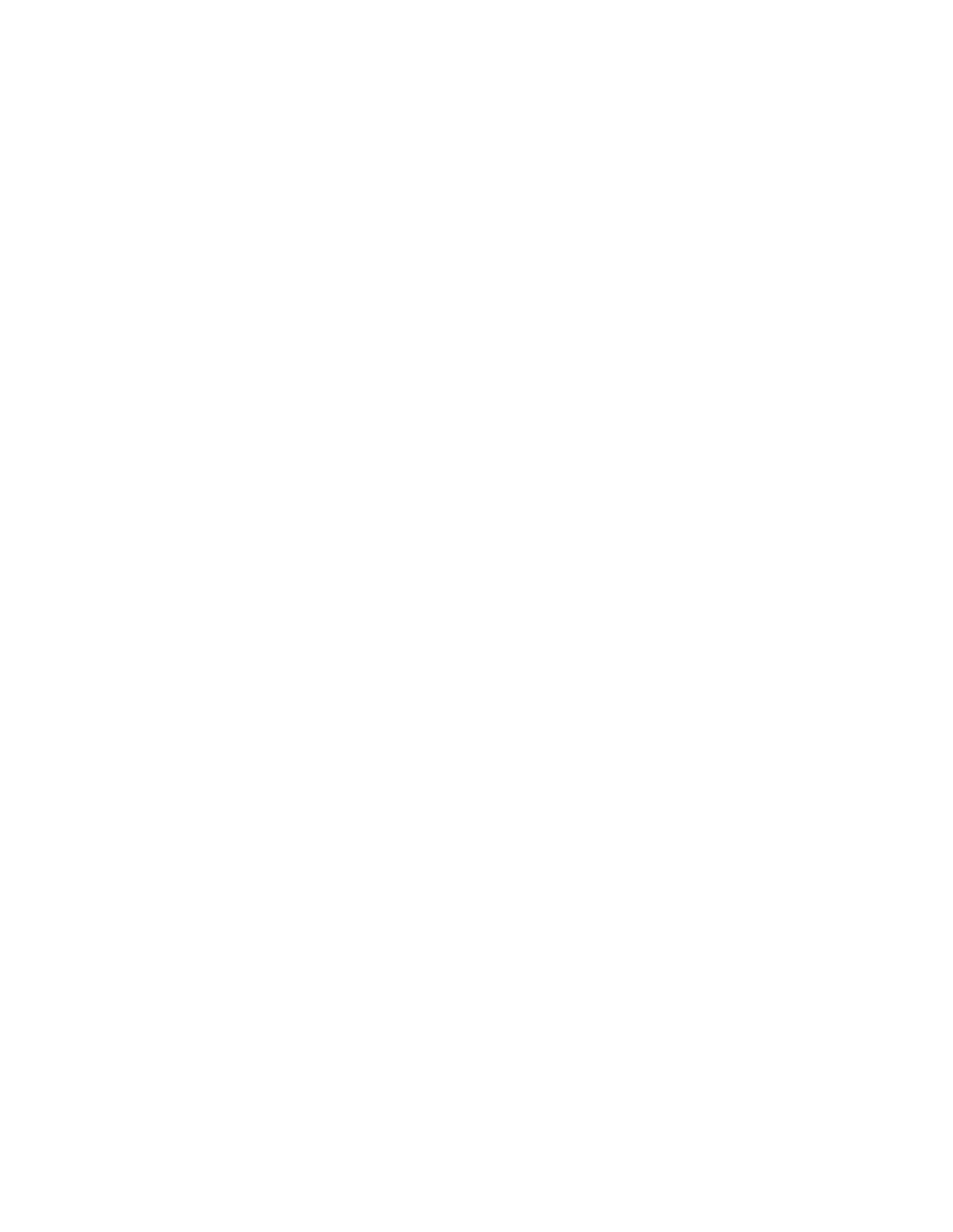(2) responses to taxpayer or third party contacts that are inquiries with respect to a pending request for a letter ruling, technical advice memorandum, or Chief Counsel Advice (whose public inspection is subject to § 6110); and

(3) responses to taxpayer or third party communications with respect to any investigation, audit, litigation, or other enforcement action.

**Deletions made under the Freedom of Information Act** .02 Before any information letter is made available to the public, the headquarters office will delete any name, address, and other identifying information as appropriate under the Freedom of Information Act ("FOIA") (for example, FOIA personal privacy exemption of 5 U.S.C. § 552(b)(6) and tax details exempt pursuant to § 6103, as incorporated into FOIA by 5 U.S.C. § 552(b)(3). Because information letters do not constitute written determinations (including Chief Counsel Advice) as defined in  $\S$  6110, these documents are not subject to public inspection under § 6110.

**Effect of information letters** .03 Information letters are advisory only and have no binding effect on the Service. See section 3.06 of this revenue procedure. If the headquarters office issues an information letter in response to a request for a letter ruling that does not meet the requirements of this revenue procedure, the information letter is not a substitute for a letter ruling.

Rev. Proc. 2006–4 is superseded.

## **SECTION 17. WHAT IS THE EFFECT OF THIS REVENUE PROCEDURE ON OTHER DOCUMENTS?**

**SECTION 18. EFFECTIVE DATE**

**SECTION 19. PAPERWORK REDUCTION ACT**

This revenue procedure is effective January 2, 2007.

The collections of information contained in this revenue procedure have been reviewed and approved by the Office of Management and Budget in accordance with the Paperwork Reduction Act (44 U.S.C. § 3507) under control number 1545–1520.

An agency may not conduct or sponsor, and a person is not required to respond to, a collection of information unless the collection of information displays a valid OMB control number.

The collections of information in this revenue procedure are in sections 7.07, 9.02, 9.03, 9.04, 9.05, 9.06, 10.02, 10.03, 11.03, 11.04(1)–(5), 11.06, 12.01, 12.06, 12.07, 13.09(1), 14.02(1), and in Appendices B, C, D and E. This information is required to evaluate and process the request for a letter ruling or determination letter. In addition, this information will be used to help the Service delete certain information from the text of the letter ruling or determination letter before it is made available for public inspection, as required by § 6110. The collections of information are required to obtain a letter ruling or determination letter. The likely respondents are businesses or other for-profit institutions.

The estimated total annual reporting and/or recordkeeping burden is 12,650 hours.

The estimated annual burden per respondent/recordkeeper varies from 15 minutes to 16 hours, depending on individual circumstances and the type of request involved, with an estimated average burden of 6.01 hours. The estimated number of respondents and/or recordkeepers is 2,103.

The estimated annual frequency of responses is one request per applicant, except that a taxpayer requesting a letter ruling may also request a presubmission conference.

Books or records relating to a collection of information must be retained as long as their contents may become material in the administration of any internal revenue law. Generally, tax returns and tax return information are confidential, as required by § 6103.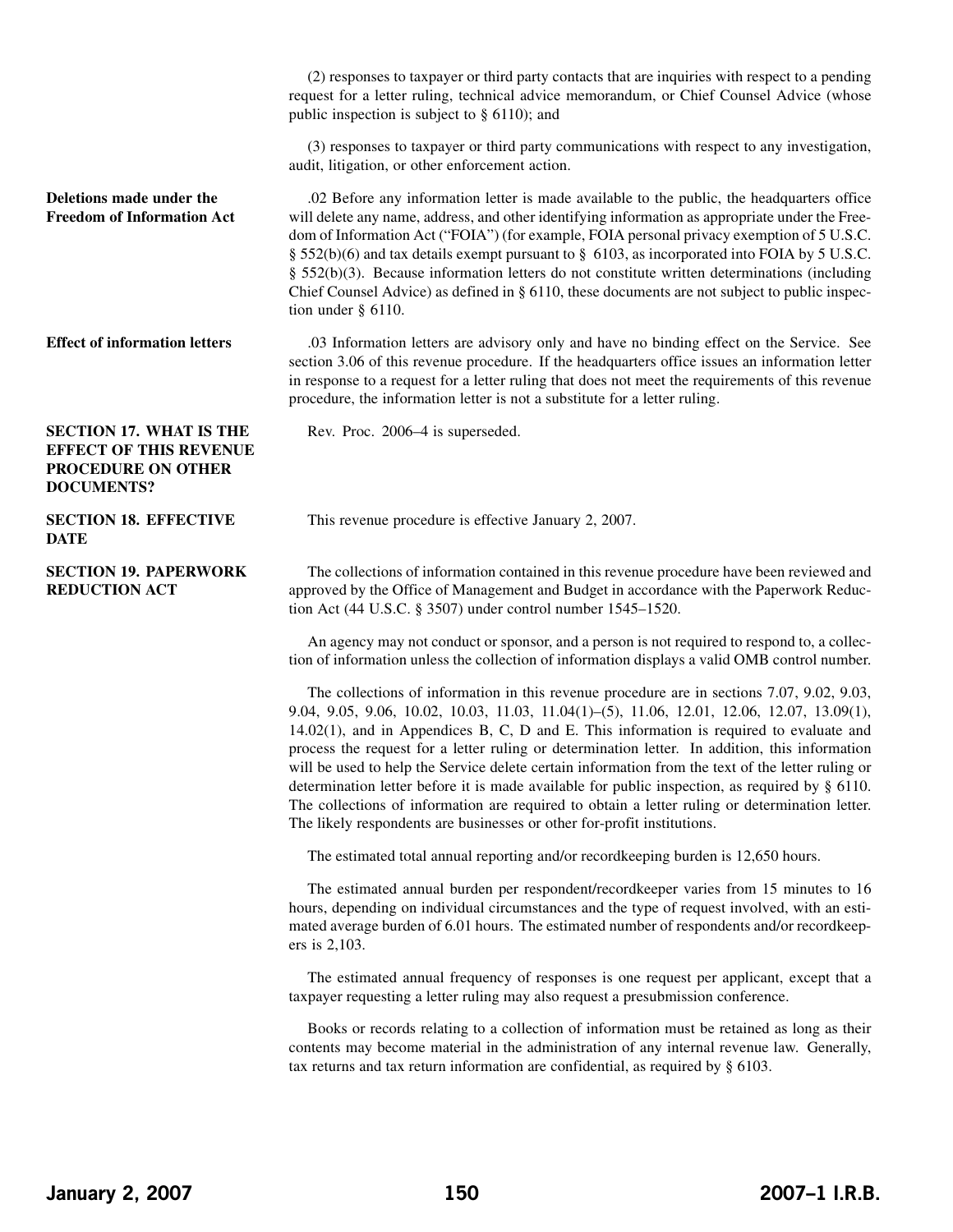**DRAFTING INFORMATION** The principal author of this revenue procedure is Ingrid Grinde of the Employee Plans, Tax Exempt and Government Entities Division. For further information regarding how this revenue procedure applies to employee plans matters, contact the Employee Plans Customer Assistance Service at 877–829–5500 (a toll-free call). Ms. Grinde's telephone number is (202) 283–9888 (not a toll-free call). For exempt organization matters, please contact Mr. Ted Lieber at (202) 283–8999 or Mr. Wayne Hardesty (202) 283–8976 (not toll-free calls).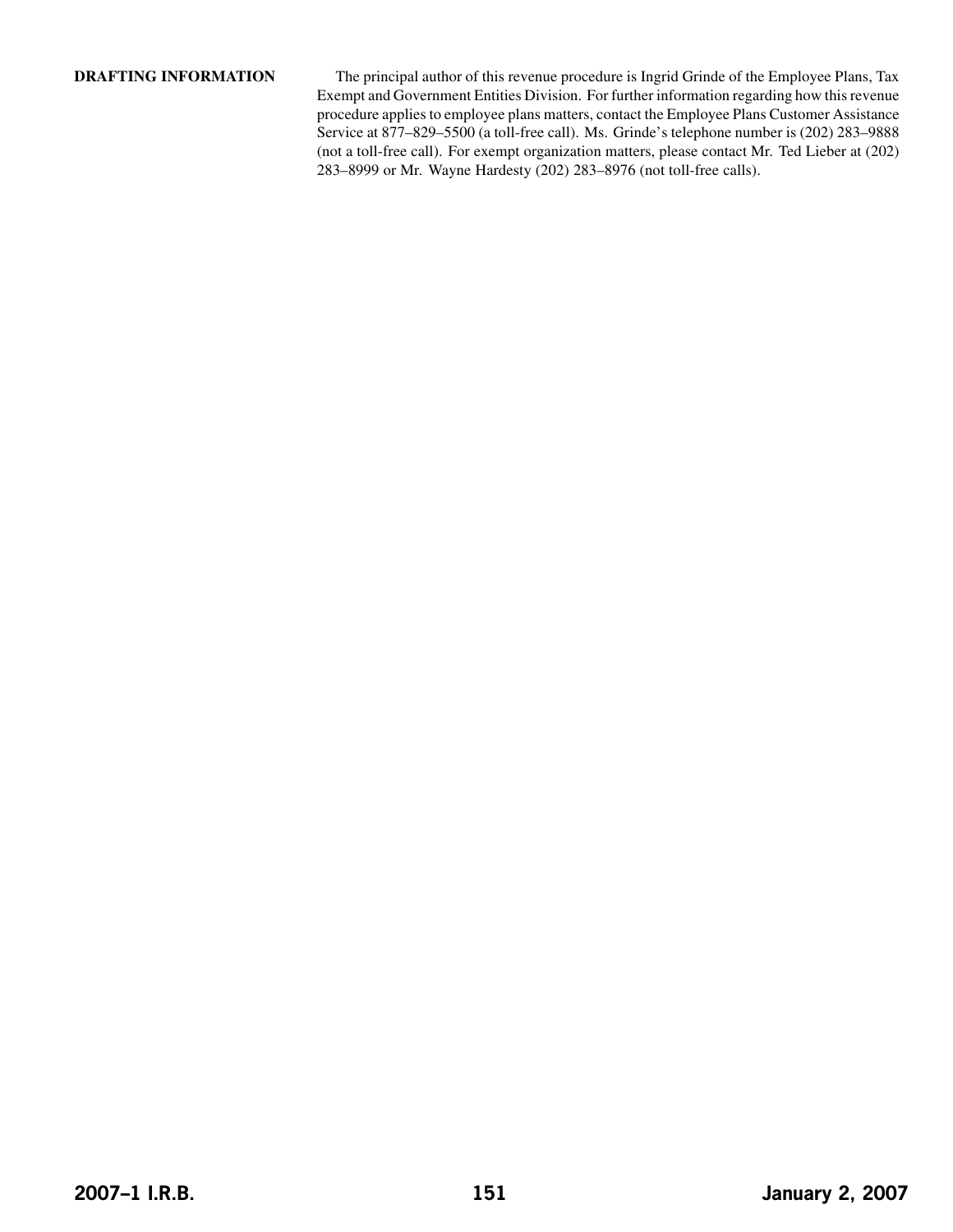# **INDEX**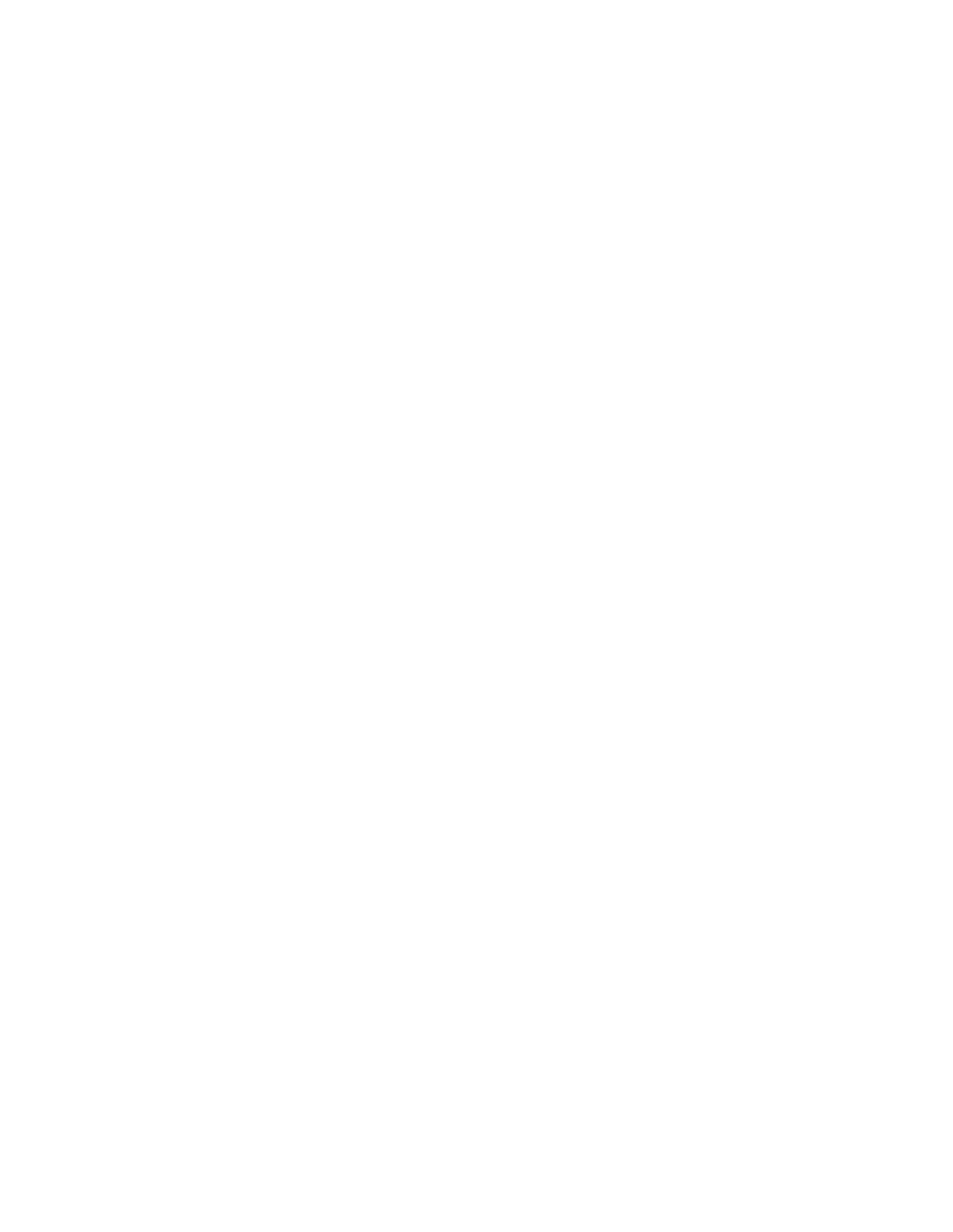Yes No 10. Have you included a complete statement of all the factsrelevant to the transaction? See section Pages  $9.02(1)$ . Yes No N/A 11. Have you submitted with the request true copies of all wills, deeds, plan documents, and other documents relevant to the transaction, and labeled and attached them in alphabetical sequence? See section 9.02(2). Yes No 12. Have you included, rather than merely by reference, all material facts from the documents in Page the request? Are they accompanied by an analysis of their bearing on the issues that specifies the document provisions that apply? See section 9.02(3). Yes No 13. Have you included the required statement regarding whether the same issue in the letter ruling Page request is in an earlier return of the taxpayer or in a return for any year of a related taxpayer? See section 9.02(4). Yes No 14. Have you included the required statement regarding whether the Service previously ruled on Page  $\frac{1}{2}$  the same or similar issue for the taxpayer, a related taxpayer, or a predecessor? See section 9.02(5). Yes No 15. Have you included the required statement regarding whether the taxpayer, a related taxpayer, Page a predecessor, or any representatives previously submitted the same or similar issue but withdrew it before the letter ruling was issued? See section 9.02(5). Yes No 16. Have you included the required statement regarding whether the law in connection with the Page request is uncertain and whether the issue is adequately addressed by relevant authorities? See section 9.02(6). Yes No 17. Have you included the required statement of relevant authorities in support of your views? Pages  $\frac{\text{See section } 9.02(6)}{\text{See section } 9.02(6)}$ . Yes No N/A 18. Does your request discuss the implications of any legislation, tax treaties, court decisions, Pages <u>example</u> regulations, notices, revenue rulings, or revenue procedures you determined to be contrary to the position advanced? See section 9.02(7), which states that taxpayers are encouraged to inform the Service of such authorities. Yes No N/A 19. If you determined that there are no contrary authorities, have you included a statement to this Page effect in your request? See section 9.02(7). Yes No N/A 20. Have you included in your request a statement identifying any pending legislation that may Page <u>affect</u> the proposed transaction? See section 9.02(8). Yes No 21. Is the request accompanied by the deletions statement required by § 6110? See section 9.02(9). Yes No N/A 22. Have you (or your authorized representative) signed and dated the request? See section Page  $9.02(10)$ . Yes No N/A 23. If the request is signed by your representative, or if your representative will appear before the Service in connection with the request, is the request accompanied by a properly prepared and signed power of attorney with the signatory's name typed or printed? See section 9.02(12). Yes No N/A 24. Have you included, signed and dated, the penalties of perjury statement in the form required Page  $\_\_\_\_\_\_\_\_\_\_\_\_\_\_\_\_\_\_\_\_\_\_\_\_\_\_\_\__9$  by section  $9.02(13)?$ Yes No N/A 25. Have you included the correct user fee with the request and made your check or money order payable to the United States Treasury? See section 9.02(14) and Rev. Proc. 2007–8, page 230, this Bulletin, for the correct amount and additional information on user fees. Yes No N/A 26. Are you submitting your request in duplicate if necessary? See section 9.02(15). Yes No N/A 27. If you are requesting separate letter rulings on different issues involving one factual situation, Pages have you included a statement to that effect in each request? See section 9.03(1). Yes No N/A 28. If you do not want a copy of the letter ruling to be sent to any representative, does the power of attorney contain a statement to that effect? See section 9.03(2). Yes No N/A 29. If you have more than one representative, have you designated whether the second represen-Page tative listed on the power of attorney is to receive a copy of the letter ruling? See section 9.03(2).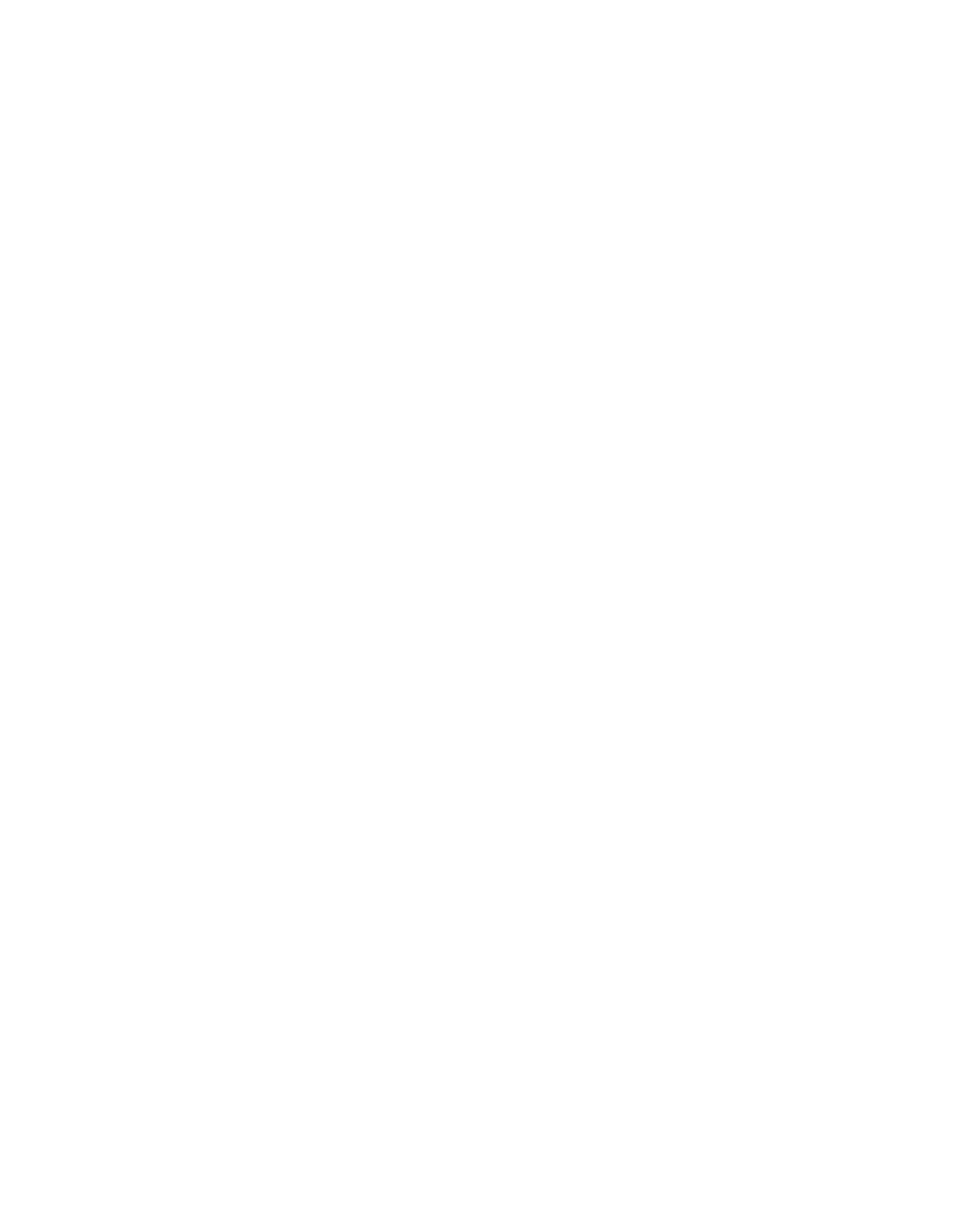## **APPENDIX C**

## **Additional Checklist for Roth IRA Recharacterization Ruling Requests**

In order to assist EP Technical in processing a ruling request involving a Roth IRA recharacterization, in addition to the items in Appendix B, please check the following list.

| Yes No N/A<br>Page $\qquad$    | 1. Did you include the name(s) of trustee and/or custodian of the traditional individual retirement<br>account (IRA) (generally, a financial institution)?                                                                                                                                                                                                                                                                                                                                            |
|--------------------------------|-------------------------------------------------------------------------------------------------------------------------------------------------------------------------------------------------------------------------------------------------------------------------------------------------------------------------------------------------------------------------------------------------------------------------------------------------------------------------------------------------------|
| Yes No N/A<br>Page $\_\_\_\_\$ | 2. Is each IRA identification number present?                                                                                                                                                                                                                                                                                                                                                                                                                                                         |
| Yes No N/A<br>Page _______     | 3. If the ruling request involves Roth conversions both of a husband and wife, is the necessary<br>information with respect to each IRA of each party present?<br>Note: as long as husband and wife file a joint federal Form 1040, the Service can issue one ruling<br>covering both parties. Furthermore, if a joint federal income tax return has been filed for the year<br>or years in question, the Service only requires one user fee even if both husband and wife had<br>failed conversions. |
| Yes No N/A<br>Page _______     | 4. If there was one or more attempted conversions, are the applicable dates on which the attempted<br>IRA conversion(s) occurred included?                                                                                                                                                                                                                                                                                                                                                            |
| Yes No N/A<br>Page $\_\_\_\_\$ | 5. If the reason that a conversion failed is that the taxpayer or related taxpayers relied upon advice<br>of a tax professional such as a CPA, an attorney, or an enrolled actuary, is the name and occupation<br>of that adviser included?                                                                                                                                                                                                                                                           |
| Yes No N/A<br>Page _______     | 6. Is certification that the taxpayer or taxpayers timely filed the relevant federal tax return(s)<br>present?                                                                                                                                                                                                                                                                                                                                                                                        |
| Yes No N/A<br>Page _______     | 7. Is there a short statement of facts with respect to the conversion? For example, if the ruling<br>request involves a conversion attempted in 1998, there should be a statement of the facts that in-<br>cludes a representation of why the due date(s) found in Announcement 99–57 and Announcement<br>99-104 were not met.                                                                                                                                                                        |
| Yes No N/A<br>Page $\_\_\_\_\$ | 8. If the taxpayer recharacterized his/her Roth IRA to a traditional IRA prior to submitting a<br>request for § 9100 relief, are the date(s) of the recharacterization(s), name(s) of trustees and/or<br>custodians, and the identification numbers of the traditional IRA(s) present?                                                                                                                                                                                                                |
| Yes No N/A<br>Page $\_\_\_\_\$ | 9. Does the request include the type of contribution <i>(i.e., regular or conversion)</i> and amount of the<br>contribution being recharacterized?                                                                                                                                                                                                                                                                                                                                                    |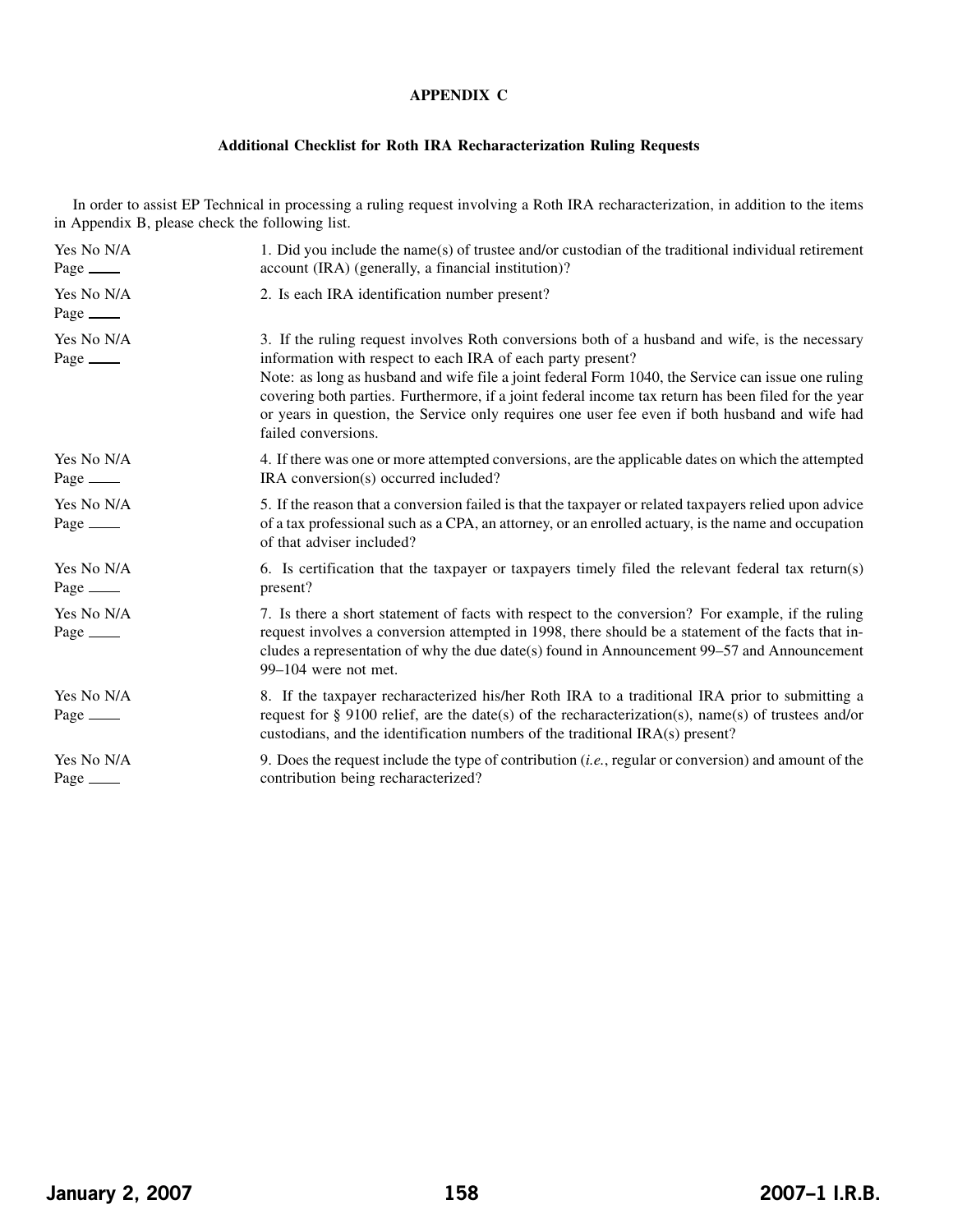## **APPENDIX D**

## **Additional Checklist for Government Pick-Up Plan Ruling Requests**

In order to assist EP Technical in processing a ruling request involving government pick-up plans, in addition to the items in Appendix B please check the following list.

| Yes No N/A<br>Page $\_\_\_\_\$ | 1. Is the plan qualified under $\S 401(a)$ of the Code? (Evidence of qualification or representation<br>that the plan is qualified.)                                                                                                                                                                                                                                 |
|--------------------------------|----------------------------------------------------------------------------------------------------------------------------------------------------------------------------------------------------------------------------------------------------------------------------------------------------------------------------------------------------------------------|
| Yes No N/A<br>Page $\_\_\_\_\$ | 2. Is the organization that established the plan a State or political subdivision thereof, or any<br>agency or instrumentality of the foregoing? An example of this would be a representation that the<br>organization that has established the plan is a political subdivision or municipality of the State.                                                        |
| Yes No N/A<br>Page $\_\_\_\_\$ | 3. Is there specific information regarding who are the eligible participants?                                                                                                                                                                                                                                                                                        |
| Yes No N/A                     | 4. Are the contributions that are the subject of the ruling request mandatory employee contribu-<br>tions? These contributions must be for a specified dollar amount or a specific percentage of the<br>participant's compensation and the dollar amount or percentage of compensation cannot be sub-<br>ject to change.                                             |
| Yes No N/A<br>Page $\_\_\_\_\$ | 5. Does the plan provide that the participants do not have the election to opt in and/or out of the<br>plan?                                                                                                                                                                                                                                                         |
| Yes No N/A<br>Page $\_\_\_\_\$ | 6. Are copies of the enacting legislation providing that the contributions although designated as<br>employee contributions are being paid by the employer in lieu of contributions by the employee<br>included?                                                                                                                                                     |
| Yes No N/A<br>Page $\qquad$    | 7. Are copies of the specific enabling authorization that provides the employee must not have the<br>option of choosing to receive the contributed amounts directly instead of having them paid by the<br>employer to the plan included? For example, a resolution, ordinance, plan provision, or collective<br>bargaining agreement could specify this information. |